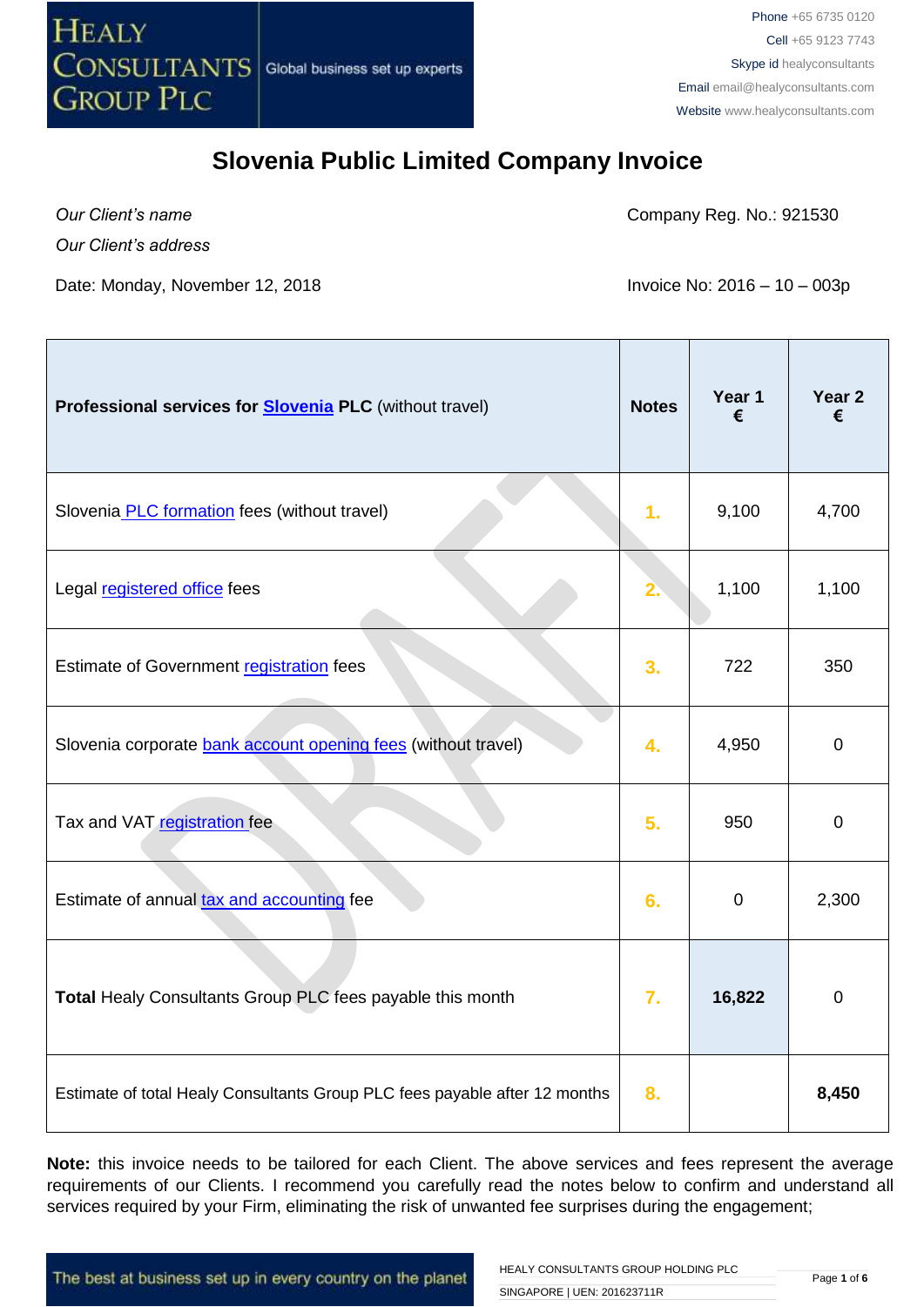#### *Notes to invoice above*

**1.** Healy Consultants Group PLC fees to efficiently and effectively complete Slovenia company registration within [4 weeks](http://www.healyconsultants.com/slovenia-company-registration/fees-timelines/#timelines) by **i)** choosing the optimum regulatory license for our Client's business activities; **ii)** reserving a company name with the Business Portal [\(E-Vem\)](http://evem.gov.si/evem/drzavljani/zacetna.evem); **iii)** settling our accountant and lawyer fees and **iv)** preparing a high quality company incorporation application for Business Portal [\(E-Vem\)](http://evem.gov.si/evem/drzavljani/zacetna.evem);

All [engagement fees](http://www.healyconsultants.com/company-registration-fees/) (click link) are agreed and paid up front and agree to the fees published on our country web pages. Consequently, there are no hidden fees, surprises or ambushes throughout the engagement. All engagement deadlines are agreed up front in the form of a [detailed project plan,](http://www.healyconsultants.com/index-important-links/example-project-plan/) mapping ou[t deliverables](http://www.healyconsultants.com/deliverables-to-our-clients/) by week throughout the engagement term;



Every week during the engagement, Healy Consultants Group PLC will email our Client a detailed status [update.](http://www.healyconsultants.com/index-important-links/weekly-engagement-status-email/) Our Client is immediately informed of engagement problems together with solutions. Your dedicated engagement manager is reachable by phone, Skype, live chat and email and will communicate in your preferred language;

- 2. In accordance with the [Slovenia Commercial Code,](http://www.justiniano.com/codigos_juridicos/cheka/codigo_comercial.pdf) a Slovenian PLC shall as from the date of its incorporation have a legal registered office in Slovenia, to which all official government communications and notices may be addressed. To comply with this statutory requirement, Healy Consultants Group PLC's Slovenia office will be the registered office address for your PLC company. Thereafter, this address will be used to receive government correspondence including **i)** tax letters; **ii)** notice of the legal annual return and **iii)** all government communications. Most of our Clients wish to plac[e Healy Consultants Group PLC's](http://www.healyconsultants.com/corporate-outsourcing-services/company-secretary-and-legal-registered-office/) office [address](http://www.healyconsultants.com/corporate-outsourcing-services/company-secretary-and-legal-registered-office/) on invoices, contracts, websites and business cards;
- **3.** This fee is an estimate of government costs payable during your Firm's engagement. For transparency purposes, all government fee payments will be supported by original receipts and invoices. Examples of government costs include **i)** reserving the company name with the Business Portal [\(E-Vem\)](http://evem.gov.si/evem/drzavljani/zacetna.evem); **ii)** preparation of company deeds and articles of association; **iii)** applying for registration at the Business Portal [\(E-Vem\)](http://evem.gov.si/evem/drzavljani/zacetna.evem); **iv)** notarizing company deeds and **v)** preparation of the company seal. Following engagement completion, Healy Consultants Group PLC will refund our Client any excess of funds received over actual Government costs paid;
- **4.** Healy Consultants Group PLC will be pleased to open a Slovenian corporate bank account without our Client travel. It is a time consuming task, and Healy Consultants Group PLC will shelter our Client from the associated administrative challenges. As you can appreciate, it is a difficult task to obtain bank account approval through a newly formed company when shareholders, directors and bank signatories reside overseas. Healy Consultants Group PLC will prepare a business plan for the bank to optimize the probability of corporate bank account approval.

Depending on our Client's business and nationality, there is a 20% probability the banks will request a bank signatory to travel for a one-hour bank interview. Healy Consultants Group PLC will try its best to negotiate with the bank for a travel exemption. If our Client must travel to Slovenia for corporate bank account opening, Healy Consultants Group PLC will refund our Client €950;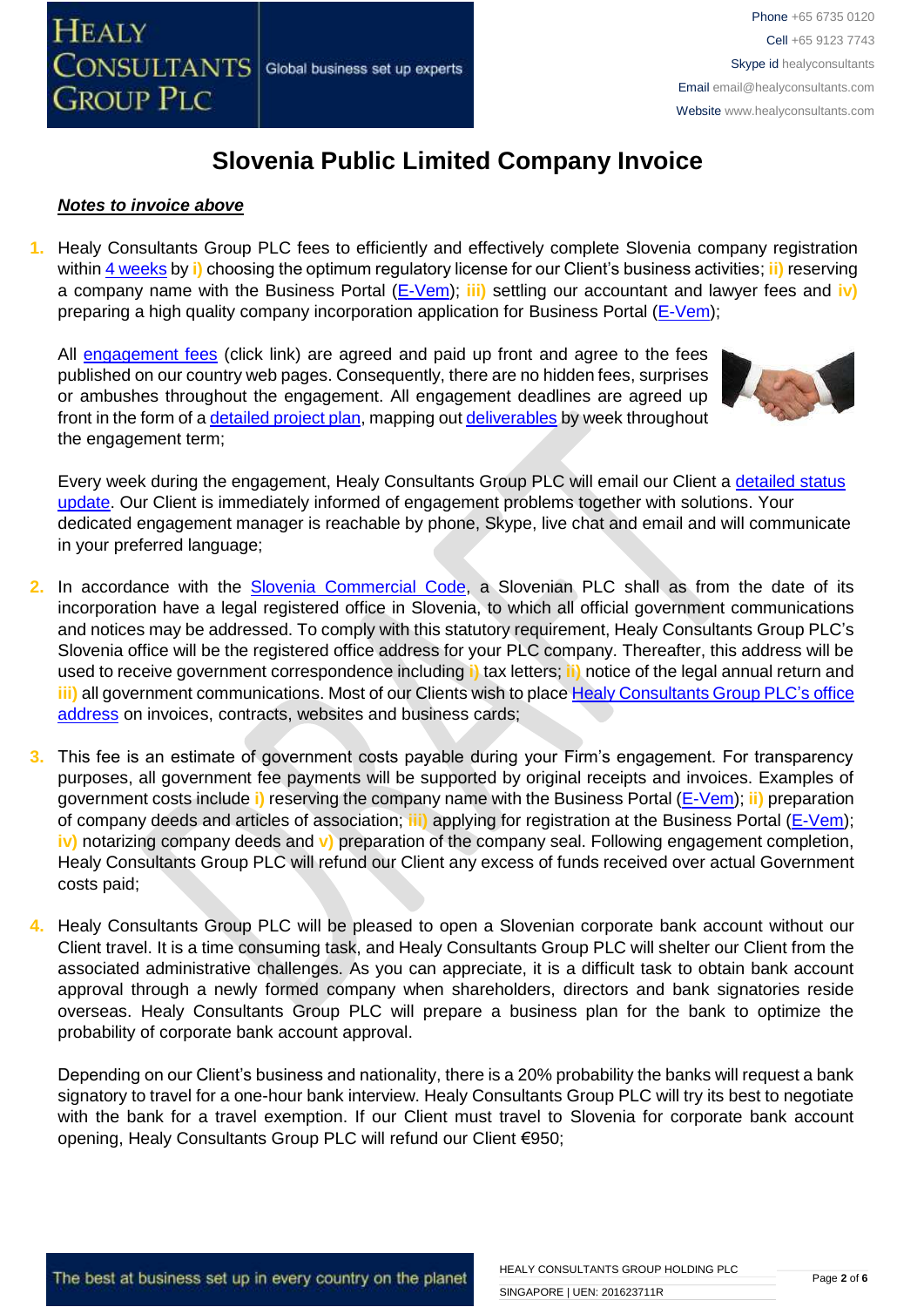NLB<sup>C</sup>

# **Slovenia Public Limited Company Invoice**

If our Client is not comfortable with only a Slovenia corporate bank account, Healy Consultants Group PLC will be pleased to open [an international corporate bank account](http://www.healyconsultants.com/international-banking/) (click link) outside of Slovenia. Examples include New York, Germany, Liechtenstein, Austria, Bulgaria, South Africa, Australia, London, South America or Dubai. All banks will be top tier banks in these countries with excellent internet banking services. Example of our global banking partners include HSBC, Standard Chartered Bank, Citibank, Barclays, Standard bank, ANZ bank, VTB bank, UBS, Credit Suisse;

The banks enjoys ultimate power of approval of corporate bank account applications. Consequently, guaranteed success is outside of Healy Consultants Group PLC' control. What is inside our control is the preparation and submission of a high-quality bank application that maximizes the likelihood of approval. To date, we enjoy a 100% approval record because of [our global banking relationships](http://www.healyconsultants.com/international-banking/corporate-accounts/) and determination;

Global banks continue to tighten corporate bank account opening procedures, their internal compliance departments completing more thorough due diligence of Clients. Consequently, our Clients should expect the bank account approval period to take up to 4 weeks. Furthermore, global banks now require evidence of proof of business in the country where the corporate bank account will be, including sales contracts or lease agreement;

**BARCLAYS** 





- **6.** For an active trading PLC company, these [accounting and tax](http://www.healyconsultants.com/slovenia-company-registration/accounting-legal/) fees are an estimate of Healy Consultants Group PLC fees to efficiently and effectively discharge your annual company accounting and tax obligations. Following receipt of a set of draft accounting numbers from your company, Healy Consultants Group PLC will more accurately advise accounting and tax fees. For a dormant PLC company, Healy Consultants Group PLC fees are only €950;
- **7.** All fees quoted in this invoice correspond to fees quoted [on Healy Consultants Group PLC's](http://www.healyconsultants.com/company-registration-fees/) website. Please review this invoice carefully to identify errors. During the rush of the business day, it is possible that Healy Consultants Group PLC inadvertently made fee calculation errors, typing errors or omitted services or omitted historic fee payments from Clients. In the unfortunate event you identify invoice errors, please revert to me directly re the same. I apologize in advance if I or my staff made invoice errors;
- **8.** Assuming our Clients re-engage Healy Consultants Group PLC in year 2, this fee is an estimate of the fees payable next year, 12 months after the date of your company registration;
- **9.** The fees quoted in this invoice are a prediction of the fees required to efficiently and effectively complete this engagement in a timely manner. If during the engagement Healy Consultants Group PLC realizes that the project is more complex than anticipated, requiring a large additional investment of time, my Firm will revert to request additional fees. If Healy Consultants Group PLC completes the engagement faster and more easily than expected, Healy Consultants Group PLC is happy to refund some fees to our Client;
- **10.** Engage Healy Consultants Group PLC to [project manage](http://www.healyconsultants.com/project-manage-engagements/) business set up in every country on the planet. We are the best in the [world](http://www.healyconsultants.com/best-in-the-world/) at what we do, timely completing the  $A$  to  $Z$  of every country engagement;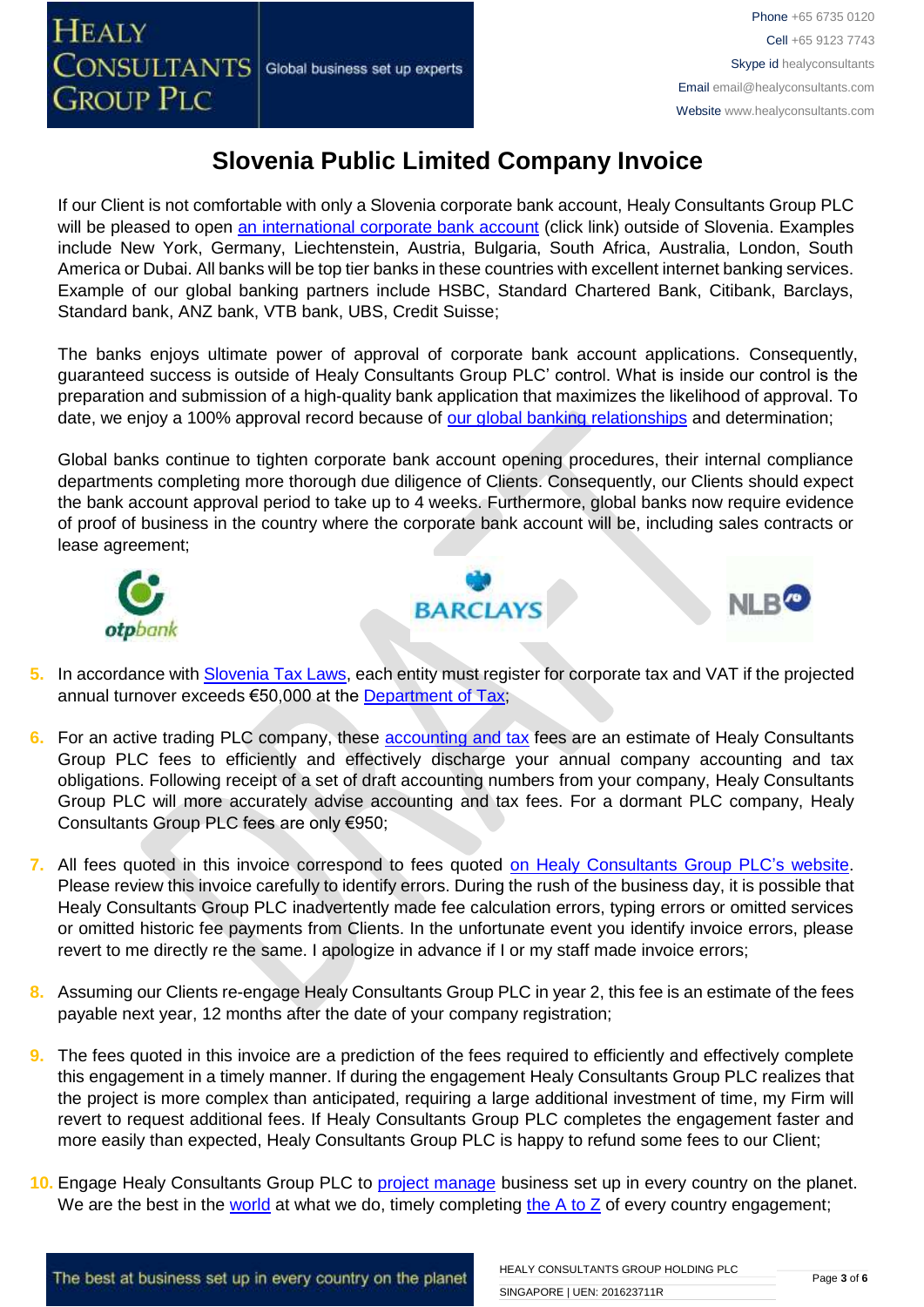- **11.** In accordance with the [Slovenia Commercial Code,](http://poslovniportal.si/Doing_Business_Slovenia.php) the issued share capital of €25,000 must be deposited to the company bank account during company incorporation. To optimize engagement efficiency and minimize delays, Healy Consultants Group PLC is happy to deposit these funds on behalf of our Clients;
- **12.** If our Client and Healy Consultants Group PLC properly plan this engagement, our Clients' will *not* have to travel during this engagement. Healy Consultants Group PLC will efficiently and effectively and aggressively complete company registration and corporate bank account opening in a timely manner without our Client presence. Instead, our Client will need to **i)** sign and get documents legalized in the embassy in their country of origin and **ii)** courier the originals to Healy Consultants Group PLC office;



- **13.** If our Client requires nominee shareholder and director services [\(click link\),](http://www.healyconsultants.com/corporate-outsourcing-services/nominee-shareholders-directors/) Healy Consultants Group PLC will be pleased to assist. Our fee for professional, passive nominee corporate shareholder amounts to €2,100 per annum. Our fee to be both nominee director and shareholder amounts to €6,600 per annum. Being the sole shareholders and sole director of a Client's company exposes Healy Consultants Group PLC to reputation, litigation and financial risk;
- **14.** Depending on our Client's business and nationality, the Slovenian Government may require a special regulatory license to carry on your business in the country. Healy Consultants Group PLC will assist our Client secure license approval; there may be additional engagement fees. However, the Government enjoys ultimate power of approval of company registrations and business licenses;
- **15.** The Slovenian PLC may only be subject to statutory audit if it meets either two of the following conditions: **i)** its annual net turnover exceeds €2 million; **ii)** its total assets exceed €1 million and **iii)** has more than 30 employees. Such audit is however mandatory when the company is listed on a stock exchange;
- 16. If required, Healy Consultants Group PLC will be pleased to assist your firm secure employee [visa](http://www.healyconsultants.com/support-services/) approvals. Our fee is €4,950 for the first employee, €2,950 for the second employee, €1,950 per employee thereafter. Our employee visa fees includes preparation of a quality visa application and submitting to the correct Government immigration officers. The Government enjoys ultimate power of approval of visa applications. Consequently, guaranteed success is outside of Healy Consultants Group PLC' control. What is inside our control is the preparation and submission of a high quality immigration visa application that maximizes the likelihood of visa approval;
- **17.** Some of our Clients request Healy Consultants Group PLC to provide temporary shared [office space](http://www.healyconsultants.com/virtual-office/) for 6 months until their preferred business premises is found. If your Firm requires this service, our one-time fee is €950. Monthly rental thereafter is paid directly to the landlord, independently of Healy Consultants Group PLC;
- **18.** Monthly, quarterly and mid-year Government tax obligations include monthly payroll reporting, monthly VAT and monthly or quarterly corporation tax return filing. If you need our help, Healy Consultants Group PLC can complete monthly Government reporting for a monthly fee of €860. Healy Consultants Group PLC monthly support will include **i)** receive in dropbox the monthly invoices from our Client; **ii)** label monthly bank statement transactions; **iii)** preparation and submission of VAT returns and **iv)** submission of monthly employee payroll reporting;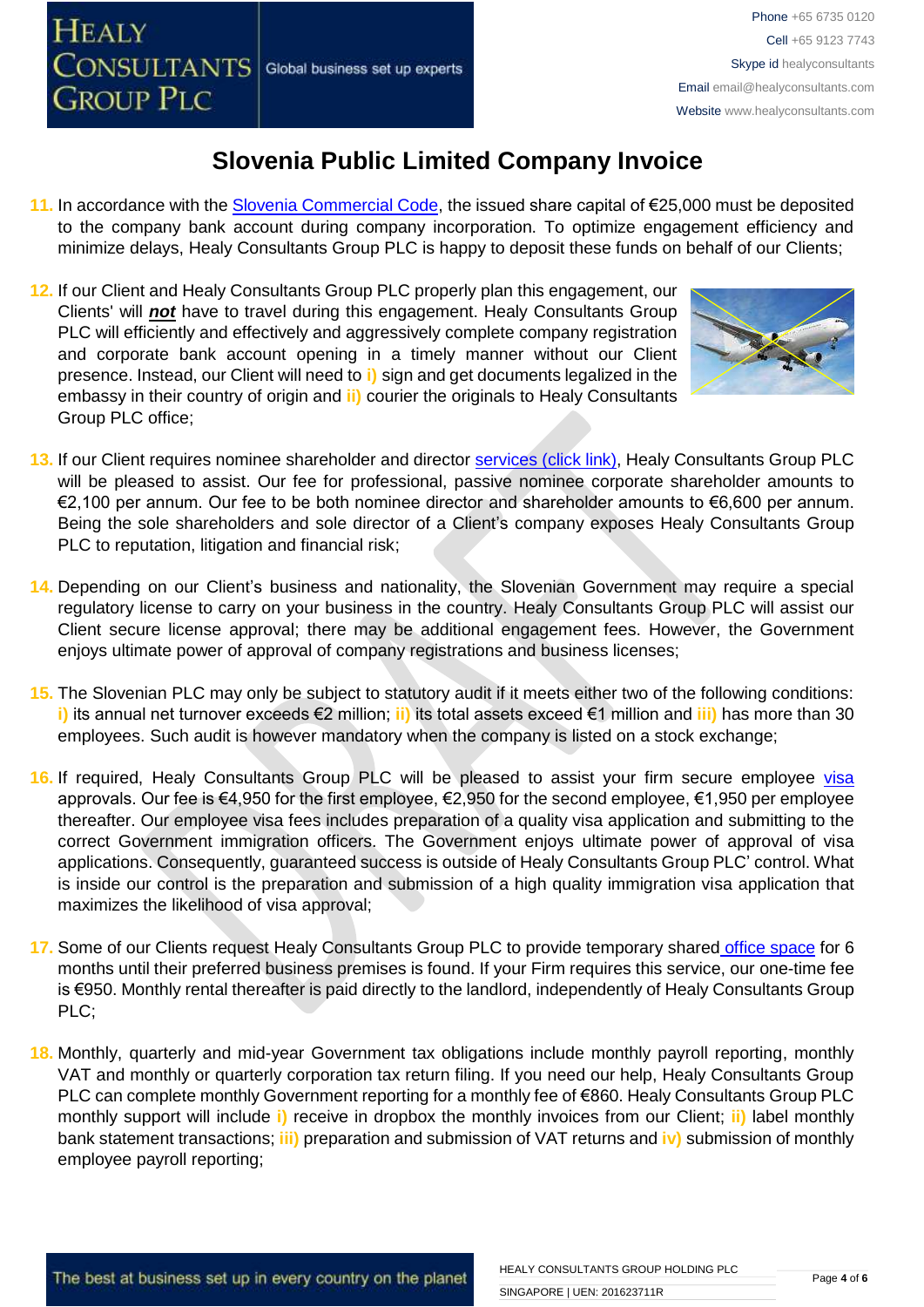- **19.** Some of our Clients' require an [immediate country solution.](http://www.healyconsultants.com/turnkey-solutions/) With this strategy, within a day Healy Consultants Group PLC can supply our Client **i)** an existing dormant company number; **ii)** an already approved Slovenia corporate bank account number and **iii)** a business address. Turnkey solutions are attractive to those entrepreneurs who wish to immediately close a country deal, sign a contract or invoice a customer;
- **20.** During the engagement, shareholders and directors' documents may need to be translated into the local language; before the Government and Bank approves company registration and corporate bank account opening respectively. Consequently, our Client should budget for possible additional translation and embassy attestation fees. Either our Client or Healy Consultants Group PLC can complete this administrative task;

As always, Healy Consultants Group PLC will negotiate with all third parties to eliminate or reduce additional engagement costs. For transparency purposes, all third-party fee payments will be supported by original receipts and invoices. Examples of possible third-party payments include **i)** embassy fees; **ii)** notary public costs and **iii)** official translator fees;

- **21.** It is important our Clients are aware of their personal and corporate tax obligations in their country of residence and domicile. Let us know if you need Healy Consultants Group PLC help to clarify your local and international annual tax reporting obligations;
- **22.** As stipulated on our [business website](http://www.healyconsultants.com/) and in section 3 of our engagement letter, Healy Consultants Group PLC will only commence the engagement following **i)** settlement of our fees and **ii)** completion and signing of our legal engagement letter;
- **23.** Healy Consultants Group PLC will only incorporate your company after 75% of [due diligence](http://www.healyconsultants.com/due-diligence/)  [documentation](http://www.healyconsultants.com/due-diligence/) is received by email. Healy Consultants Group PLC will only open a corporate bank account after 100% of the Client's original due diligence documentation is received by courier;
- 24. During the annual renewal engagement with our Client, our in-house Legal and Compliance Department [\(click link\)](http://www.healyconsultants.com/about-us/key-personnel/cai-xin-profile/) reviews the quality and completeness of our Client file. Consequently, Healy Consultants Group PLC may revert to our Client to ask for more up to date [due diligence documentation;](http://www.healyconsultants.com/due-diligence/)
- **25.** To assist our Clients to minimize foreign exchange costs, we offer the payment in SG\$, Euro, Pounds or US\$. Kindly let me know in which currency your Firm prefers to settle our fees and I will send an updated invoice, thank you;
- 26. Some of our Clients' engage Healy Consultants Group PLC t[o recruit \(click link\)](http://www.healyconsultants.com/corporate-outsourcing-services/how-we-help-our-clients-recruit-quality-employees/) local employees. We have a lot of experience in this area and we are quite skilled at securing quality candidates for our Clients';